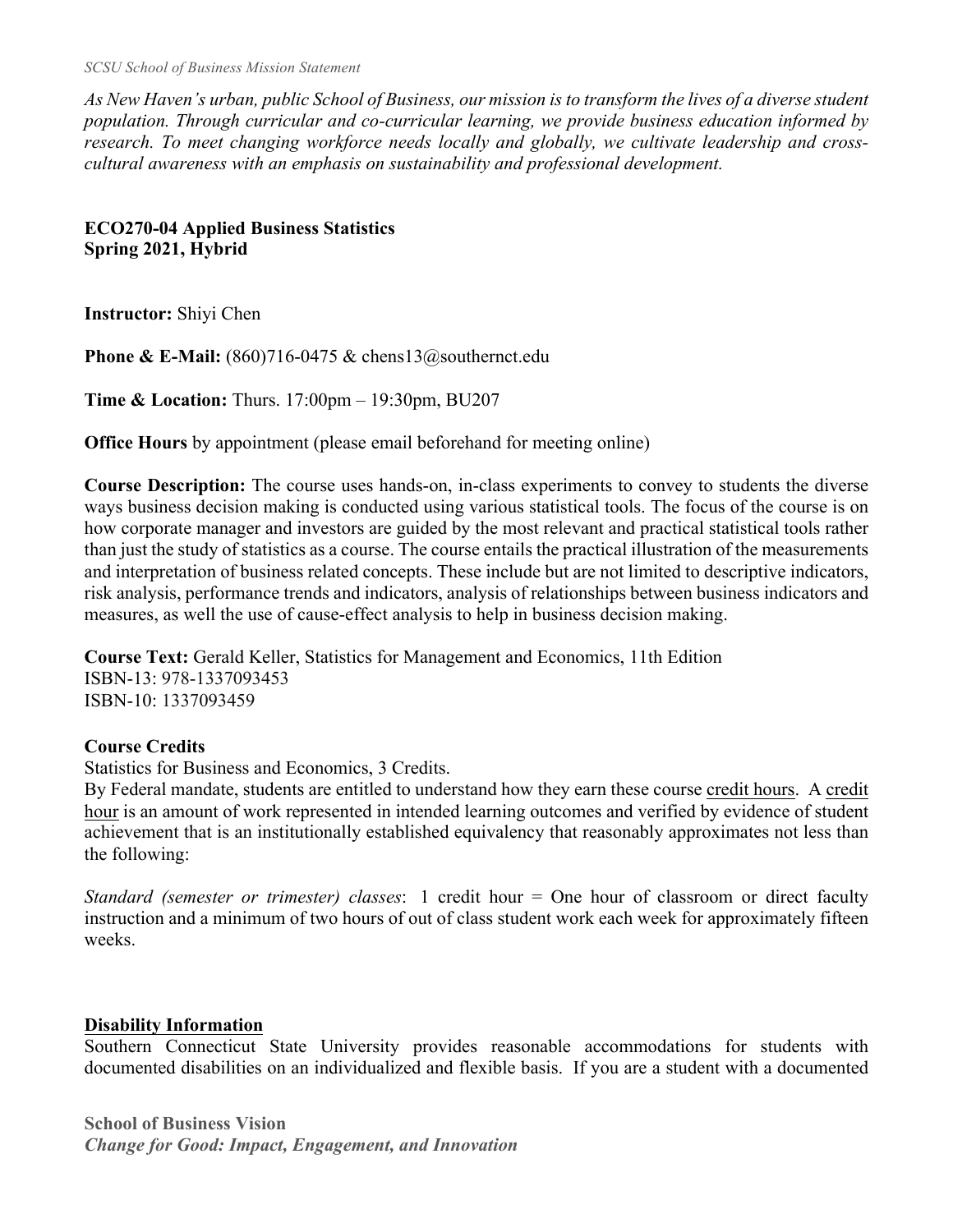*As New Haven's urban, public School of Business, our mission is to transform the lives of a diverse student population. Through curricular and co-curricular learning, we provide business education informed by research. To meet changing workforce needs locally and globally, we cultivate leadership and crosscultural awareness with an emphasis on sustainability and professional development.*

disability, the university's Disability Resource Center (DRC) determines appropriate accommodations through consultation with the student. Before you may receive accommodations in this class, you will need to make an appointment with the Disability Resource Center, located in EN C-105A. To speak with me about other concerns, such as medical emergencies or arrangements in case the building must be evacuated, please make an appointment as soon as possible.

#### **Sexual Misconduct Statement**

Southern Connecticut State University is highly committed to providing you with an educational experience that is academically and socially enriching. In line with this mission, we enforce Title IX of the Education Amendment of 1972 which prohibits acts of sexual misconduct (sexual harassment, sexual assault, dating violence, domestic violence and stalking) at educational institutions. To report sexual misconduct students should contact University Police at (203) 392-5375 or 911, and/or Pamela Lassiter, Office of Diversity and Equity, at (203) 392-5491 and/or Christopher Piscitelli, Office of Judicial Affairs, at (203) 392-6188. For advocacy and further information including your Title IX rights and reporting procedures visit the Sexual Assault Resource Team (S.A.R.T.) website at www.southernct.edu/SART/. Please contact Catherine Christy, Women's Center and S.A.R.T. Coordinator, at (203) 392-6946 for assistance or with any questions regarding support and advocacy.

## **Course Objectives**

| <b>Course Objectives</b> |                 | <b>Assessment Method in Class   Relates to School of Business Assurance</b><br>of Learning Outcomes (see below) |
|--------------------------|-----------------|-----------------------------------------------------------------------------------------------------------------|
| Objective $1,2$          | Quizzes & Exams | Goal 1, 2, 3, 4 and 5                                                                                           |

## **UNDERGRADUATE (BSBA) LEARNING GOALS AND OBJECTIVES**

#### **GOAL 1: Our students will propose solutions to business problems by synthesizing across**

## **disciplines within the larger social context.**

- Objective 1: To apply appropriate business concepts and appropriate ethical actions in business.
- Objective 2: To apply appropriate business concepts to the  $P<sup>3</sup>$  business approach (people, planet, and profits, also called triple bottom line thinking).
- **GOAL 2: Our students will think critically.**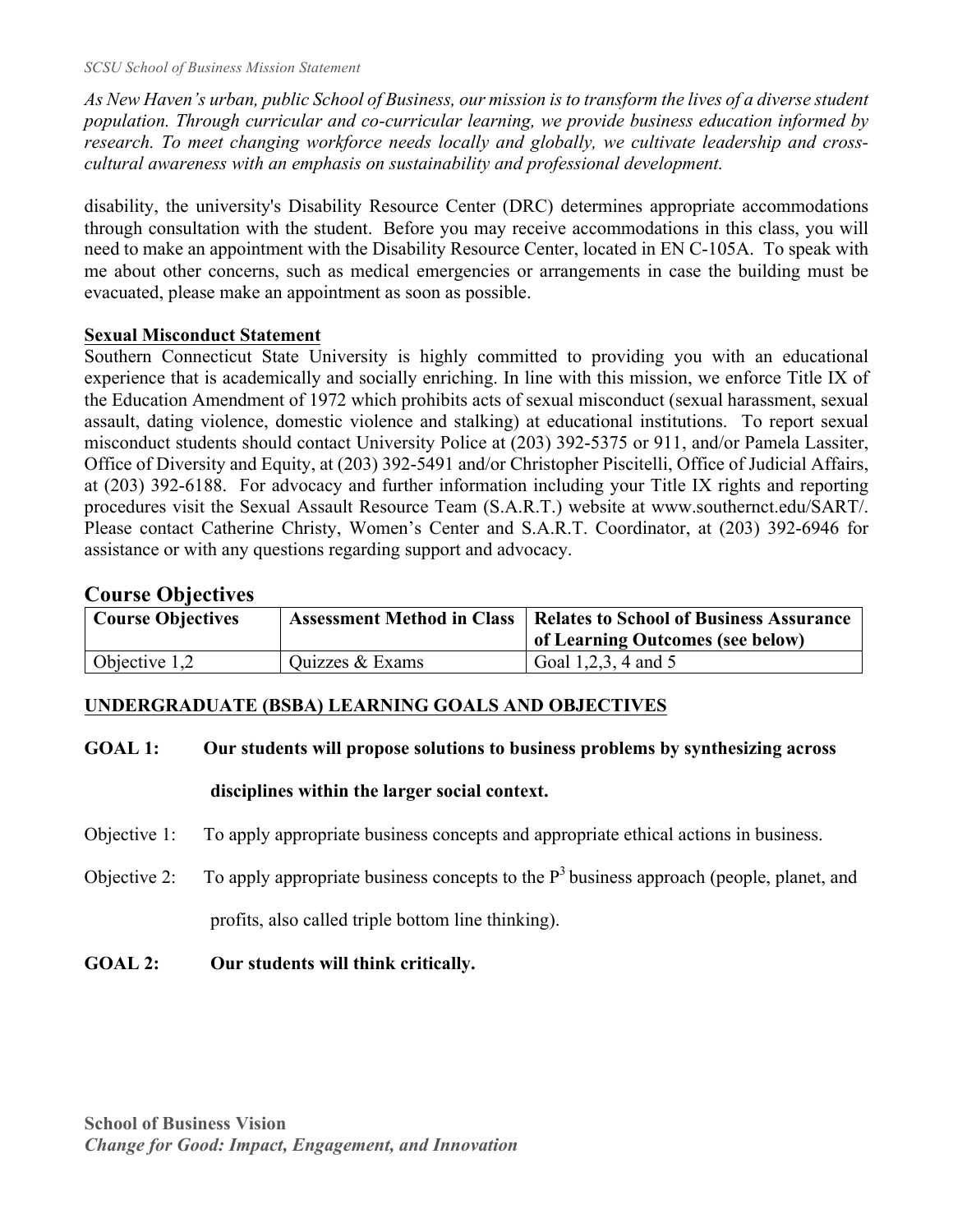*As New Haven's urban, public School of Business, our mission is to transform the lives of a diverse student population. Through curricular and co-curricular learning, we provide business education informed by research. To meet changing workforce needs locally and globally, we cultivate leadership and crosscultural awareness with an emphasis on sustainability and professional development.*

Objective 1: (a) to identify vital questions and issues; (b) to collect relevant information and test against relevant criteria and standards; and (c) to defend the inferences made from the information.

## **GOAL 3: Our students will be effective communicators**

- Objective 1: To develop clear, concise, audience-appropriate, and grammatically correct written messages.
- Objective 2: To develop clear, concise, audience-appropriate, interesting, and grammatically correct oral messages.
- **GOAL 4: Our students will apply their knowledge of globalization and diversity to making business decisions.**
- Objective 1: To evaluate the impact of business decision-making upon  $P<sup>3</sup>$  (people, planet, and profits, also called triple bottom line thinking).

## **GOAL 5: Our students will be quantitatively and technologically competent**

Objective 1: To apply appropriate statistical, mathematical, and technological tools to solve problems or make inferences regarding problems commonly encountered in business

Our students will be quantitatively and technologically competent.

## **Student responsibilities:**

1. Participation in class

# **School of Business Vision** *Change for Good: Impact, Engagement, and Innovation*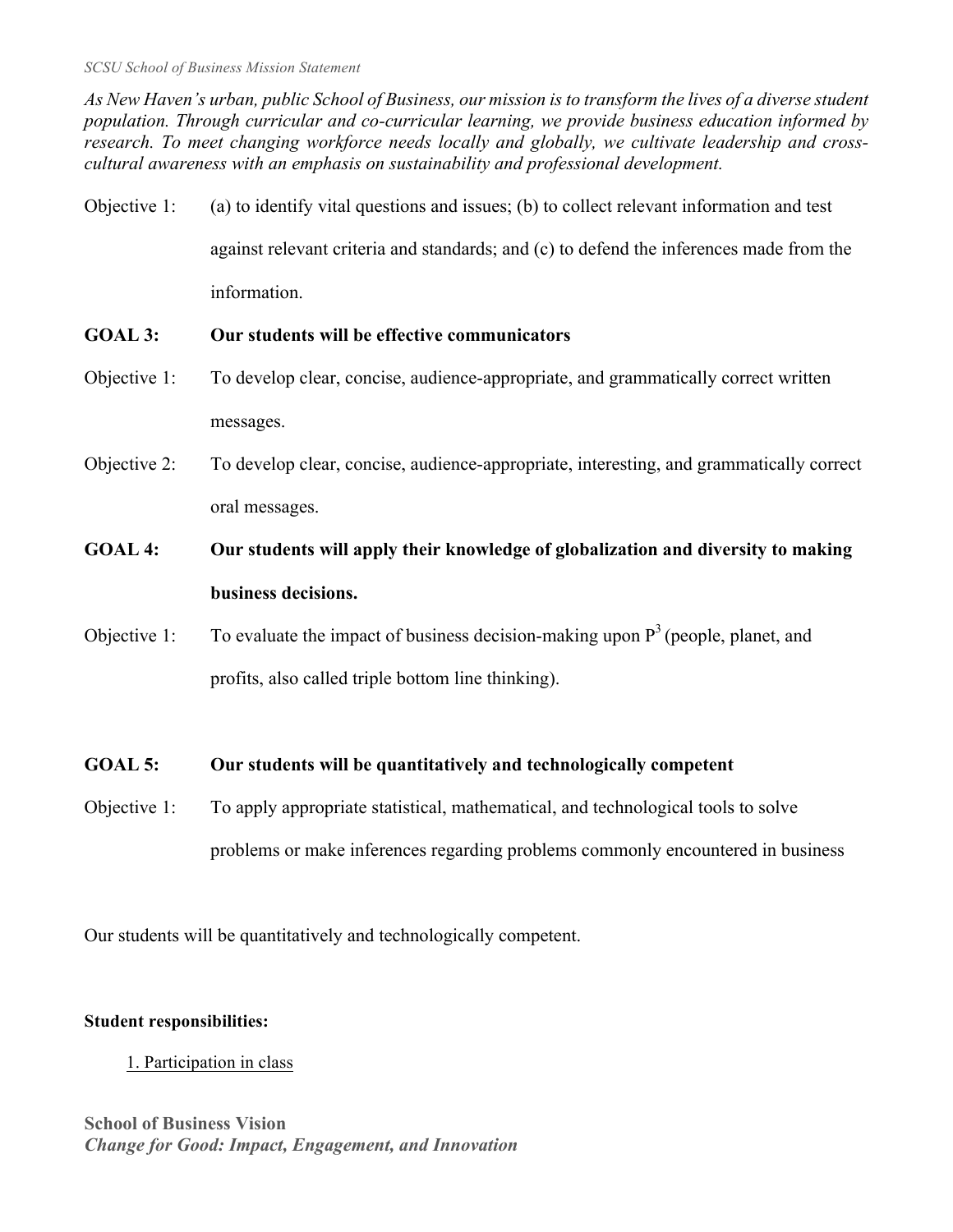*SCSU School of Business Mission Statement*

*As New Haven's urban, public School of Business, our mission is to transform the lives of a diverse student population. Through curricular and co-curricular learning, we provide business education informed by research. To meet changing workforce needs locally and globally, we cultivate leadership and crosscultural awareness with an emphasis on sustainability and professional development.*

Because the class time is spent explaining business issues and decision making, class attendance and participation in exercises is important. You are responsible for catching up on any material covered in case you miss class.

#### 2. Class assignments

You must complete each assignment by the due date and time. You are responsible for keeping track of submission dates for problem sets.

## **Methods of Evaluation:**

- 1. Mid-term exam (25%)
- It will be available on Blackboard on 03/15
- It will be timed for 3 hours
- 2. Quizzes (50%)
- On Blackboard.
- 3. Final exam (25%)
- It will be on Blackboard on 05/05
- It will be timed for 3 hours.

# **Tentative Schedule**

| <b>Chapters to read</b>                           | Quiz & EXAM       |                       |
|---------------------------------------------------|-------------------|-----------------------|
| Intro                                             |                   |                       |
| <b>Descriptive Techniques using Business Data</b> |                   |                       |
|                                                   | <b>Quiz 1 DUE</b> | 02/12                 |
| <b>Business Data Collection and Sampling</b>      |                   |                       |
| <b>Application of Probability theory in</b>       |                   |                       |
| <b>Business</b>                                   |                   |                       |
|                                                   | <b>Quiz 2 DUE</b> | 02/26                 |
| <b>Discrete Probability Distribution and Its</b>  |                   |                       |
| <b>Business Application</b>                       |                   |                       |
|                                                   | <b>Quiz 3 DUE</b> | 03/12                 |
|                                                   | <b>Midterm</b>    | Open from 03/15-03/21 |